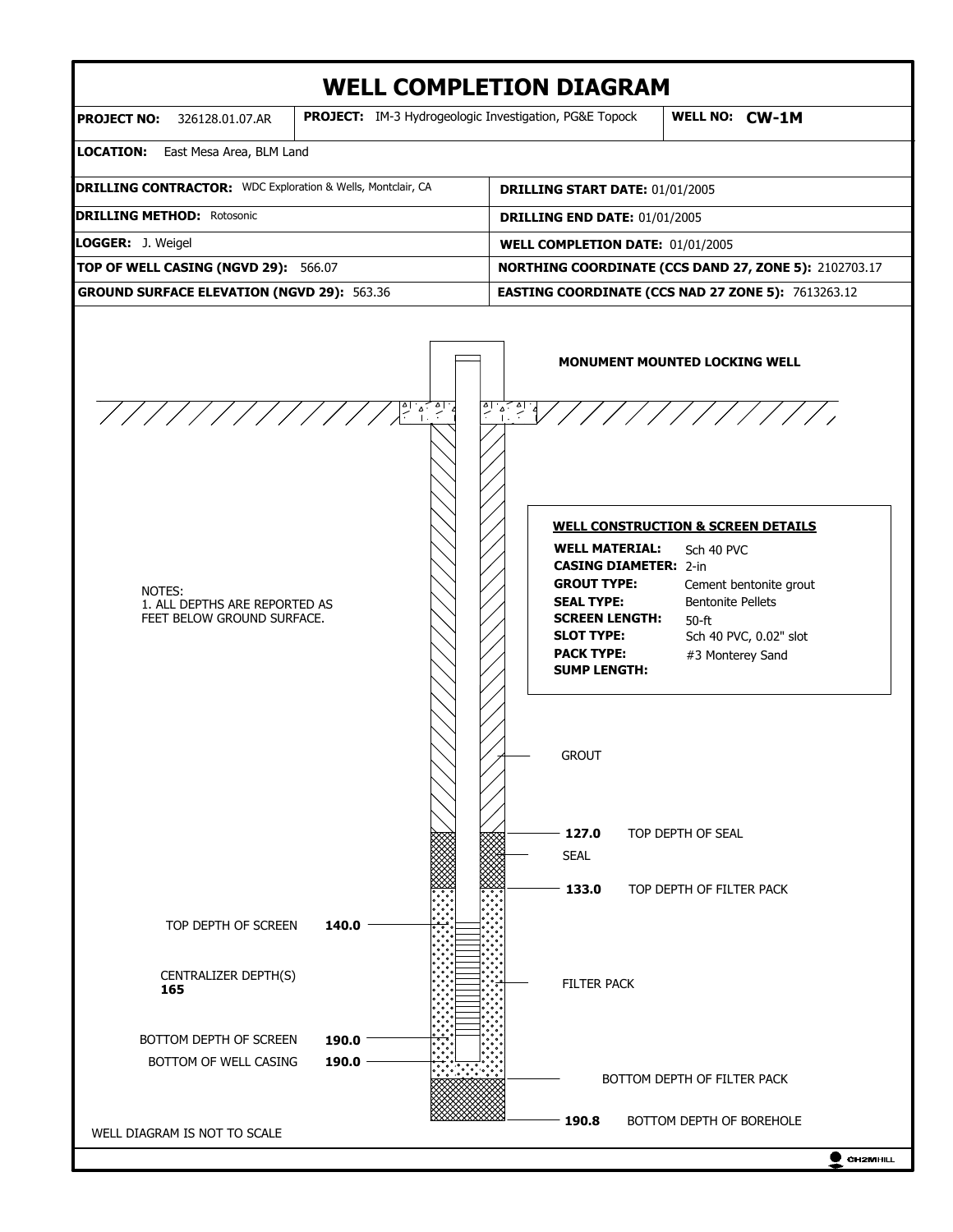| SHEET 1 of 9                                                          |                 |                 |                  |                            |                                   |                                          | <b>PROJECT NUMBER:</b><br>326128.01.07.AR                                                                                                                                                                                                                                                                                                                                                                                                      |                                                        |                             |  |                                        | <b>BORING NUMBER:</b><br>$CW-1$ |                                                                                                                                                                                                                                                |                                                                                                                          |
|-----------------------------------------------------------------------|-----------------|-----------------|------------------|----------------------------|-----------------------------------|------------------------------------------|------------------------------------------------------------------------------------------------------------------------------------------------------------------------------------------------------------------------------------------------------------------------------------------------------------------------------------------------------------------------------------------------------------------------------------------------|--------------------------------------------------------|-----------------------------|--|----------------------------------------|---------------------------------|------------------------------------------------------------------------------------------------------------------------------------------------------------------------------------------------------------------------------------------------|--------------------------------------------------------------------------------------------------------------------------|
|                                                                       |                 |                 |                  |                            |                                   |                                          | <b>SOIL BORING LOG</b>                                                                                                                                                                                                                                                                                                                                                                                                                         |                                                        |                             |  |                                        |                                 |                                                                                                                                                                                                                                                |                                                                                                                          |
| <b>PROJECT NAME:</b><br>IM-3 Hydrogeologic Investigation, PG&E Topock |                 |                 |                  |                            |                                   | HOLE DEPTH (ft):                         |                                                                                                                                                                                                                                                                                                                                                                                                                                                |                                                        | <b>DRILLING CONTRACTOR:</b> |  | WDC Exploration & Wells, Montclair, CA |                                 |                                                                                                                                                                                                                                                |                                                                                                                          |
| <b>SURFACE ELEVATION:</b>                                             |                 |                 |                  |                            | <b>NORTHING (CCS NAD 27 Z 5):</b> |                                          | 360.0<br><b>EASTING (CCS NAD 27 Z 5):</b>                                                                                                                                                                                                                                                                                                                                                                                                      |                                                        | <b>DATE STARTED:</b>        |  |                                        |                                 | <b>DATE COMPLETED:</b>                                                                                                                                                                                                                         |                                                                                                                          |
| 563.8 ft. MSL<br><b>DRILLING METHOD:</b>                              |                 |                 |                  | 2,102,692.93               |                                   | 7,613,263.17<br><b>WATER LEVEL (ft):</b> |                                                                                                                                                                                                                                                                                                                                                                                                                                                | 01/04/2005<br>01/13/2005<br><b>DRILLING EQUIPMENT:</b> |                             |  |                                        |                                 |                                                                                                                                                                                                                                                |                                                                                                                          |
| Rotosonic                                                             |                 |                 |                  |                            |                                   |                                          |                                                                                                                                                                                                                                                                                                                                                                                                                                                | Speedstar 15K                                          |                             |  |                                        |                                 |                                                                                                                                                                                                                                                |                                                                                                                          |
| LOCATION: East Mesa Area, BLM Land                                    |                 |                 |                  |                            |                                   |                                          |                                                                                                                                                                                                                                                                                                                                                                                                                                                |                                                        | <b>LOGGED BY:</b>           |  | T. McDonald                            |                                 |                                                                                                                                                                                                                                                |                                                                                                                          |
|                                                                       |                 | <b>SAMPLE</b>   |                  |                            |                                   |                                          | <b>SOIL DESCRIPTION</b>                                                                                                                                                                                                                                                                                                                                                                                                                        |                                                        |                             |  |                                        |                                 | <b>COMMENTS</b>                                                                                                                                                                                                                                |                                                                                                                          |
| <b>DEPTH BGS</b><br>(feet)                                            | <b>INTERVAL</b> | TYPE/<br>NUMBER | RECOVERY<br>(ft) | <b>USCS</b><br><b>CODE</b> |                                   |                                          | SOIL NAME, USCS SYMBOL, COLOR,<br>PERCENT COMPOSITION, GRADING, GRAIN SHAPE, MINERALOGY,<br>DENSITY/CONSISTENCY, STRUCTURE, MOISTURE.                                                                                                                                                                                                                                                                                                          |                                                        |                             |  |                                        |                                 |                                                                                                                                                                                                                                                | DRILLING OBSERVATIONS AND OPERATIONS,<br>DAILY START AND END TIMES, DRILL RATE,<br>REFUSALS, SAMPLING AND TESTING NOTES. |
| $\mathbf 0$<br>100                                                    |                 |                 |                  | <b>SP</b><br>SP-SC         |                                   |                                          | POORLY GRADED SAND WITH GRAVEL (SP) -brn (7.5YR5/4), 40%<br>gravel m-c, 30% c sand, 20% m sand, 5% f sand, <5% silt,<br>ang-subang, wet sand and gravel, igneous / metamorphic, massive.<br>POORLY GRADED SAND WITH SILTY CLAY (SP-SC) -reddish brn<br>5YR4/4, 40% m-sand, 20% c-sand, 15% f-gravel, 15% clay-silt, 10%<br>f-sand, ang-subang, igneous / metamorphic, mottles of dk<br>reddish-brn 5YR3/4 and grnish-gry GLEY1 5/5GY, massive. |                                                        |                             |  | bgs                                    | from 100-118 ft bgs             | casing to 100 ft bgs without collection<br>of core. Per work-plan, drilled interval<br>in unsaturated zone was not logged.<br>groundwater grab sample collected<br>possible slough and all core may not<br>have been retrieved from 100-106 ft | Conductor casing set to 10 ft bgs, wash                                                                                  |
| 105                                                                   |                 |                 |                  |                            |                                   |                                          |                                                                                                                                                                                                                                                                                                                                                                                                                                                |                                                        |                             |  |                                        |                                 |                                                                                                                                                                                                                                                |                                                                                                                          |
|                                                                       |                 |                 |                  |                            |                                   |                                          |                                                                                                                                                                                                                                                                                                                                                                                                                                                |                                                        |                             |  |                                        |                                 | <b>CH2MHILL</b>                                                                                                                                                                                                                                |                                                                                                                          |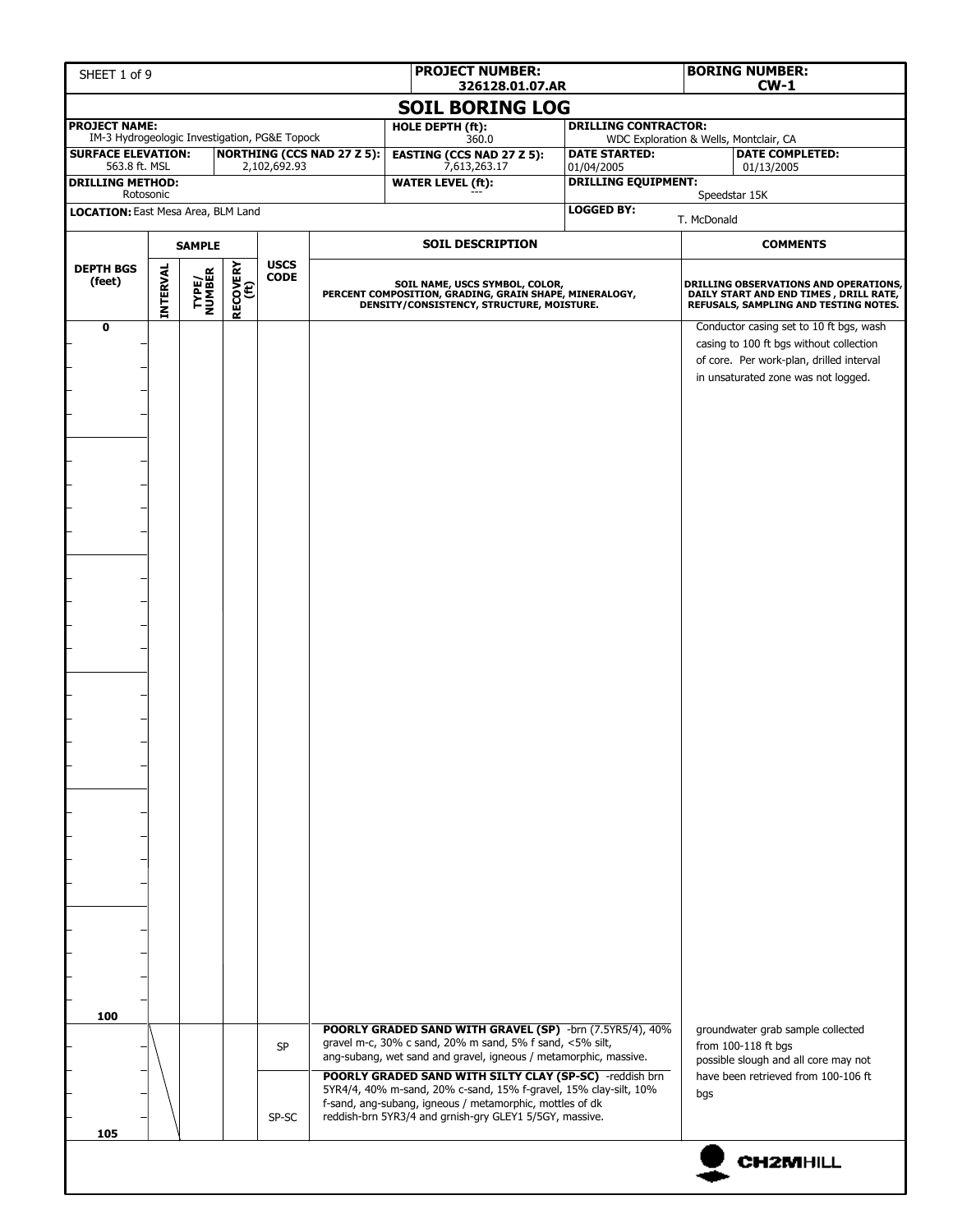| SHEET 2 of 9                                                          |                                                                                                                                                                                                                               |                |    |              |                                   | <b>PROJECT NUMBER:</b><br>326128.01.07.AR                                                                                                                                                                                              |  |                                                                       |             | <b>BORING NUMBER:</b><br><b>CW-1</b>                                                                                            |
|-----------------------------------------------------------------------|-------------------------------------------------------------------------------------------------------------------------------------------------------------------------------------------------------------------------------|----------------|----|--------------|-----------------------------------|----------------------------------------------------------------------------------------------------------------------------------------------------------------------------------------------------------------------------------------|--|-----------------------------------------------------------------------|-------------|---------------------------------------------------------------------------------------------------------------------------------|
|                                                                       |                                                                                                                                                                                                                               |                |    |              |                                   | <b>SOIL BORING LOG</b>                                                                                                                                                                                                                 |  |                                                                       |             |                                                                                                                                 |
| <b>PROJECT NAME:</b><br>IM-3 Hydrogeologic Investigation, PG&E Topock |                                                                                                                                                                                                                               |                |    |              |                                   | HOLE DEPTH (ft):<br>360.0                                                                                                                                                                                                              |  | <b>DRILLING CONTRACTOR:</b><br>WDC Exploration & Wells, Montclair, CA |             |                                                                                                                                 |
| <b>SURFACE ELEVATION:</b>                                             |                                                                                                                                                                                                                               |                |    |              | <b>NORTHING (CCS NAD 27 Z 5):</b> | <b>EASTING (CCS NAD 27 Z 5):</b>                                                                                                                                                                                                       |  | <b>DATE STARTED:</b>                                                  |             | <b>DATE COMPLETED:</b>                                                                                                          |
| 563.8 ft. MSL<br><b>DRILLING METHOD:</b>                              |                                                                                                                                                                                                                               |                |    | 2,102,692.93 |                                   | 7,613,263.17<br><b>WATER LEVEL (ft):</b>                                                                                                                                                                                               |  | 01/04/2005<br><b>DRILLING EQUIPMENT:</b>                              |             | 01/13/2005                                                                                                                      |
| Rotosonic<br>LOCATION: East Mesa Area, BLM Land                       |                                                                                                                                                                                                                               |                |    |              |                                   |                                                                                                                                                                                                                                        |  | <b>LOGGED BY:</b>                                                     |             | Speedstar 15K                                                                                                                   |
|                                                                       |                                                                                                                                                                                                                               |                |    |              |                                   |                                                                                                                                                                                                                                        |  |                                                                       | T. McDonald |                                                                                                                                 |
| <b>SAMPLE</b>                                                         |                                                                                                                                                                                                                               |                |    |              |                                   | <b>SOIL DESCRIPTION</b>                                                                                                                                                                                                                |  |                                                                       |             | <b>COMMENTS</b>                                                                                                                 |
| <b>DEPTH BGS</b><br>(feet)                                            | <b>USCS</b><br><b>RECOVERY</b><br>(ft)<br>INTERVAL<br>TYPE/<br>NUMBER<br><b>CODE</b><br>SOIL NAME, USCS SYMBOL, COLOR,<br>PERCENT COMPOSITION, GRADING, GRAIN SHAPE, MINERALOGY,<br>DENSITY/CONSISTENCY, STRUCTURE, MOISTURE. |                |    |              |                                   |                                                                                                                                                                                                                                        |  |                                                                       |             | <b>DRILLING OBSERVATIONS AND OPERATIONS,</b><br>DAILY START AND END TIMES, DRILL RATE,<br>REFUSALS, SAMPLING AND TESTING NOTES. |
| 110                                                                   |                                                                                                                                                                                                                               | S1             | 16 | SP           |                                   | POORLY GRADED SAND WITH GRAVEL (SP) -reddish brn 5YR4/4 to<br>5/4, 50% m sand, 20% c-sand, 15% f-c gravel, 10% f-sand, 5%<br>clay/silt, ang-subang, igneous/meta., faint gravel-fabric and v-faint<br>bedding, soft-firm in intervals. |  |                                                                       |             |                                                                                                                                 |
| 115                                                                   |                                                                                                                                                                                                                               |                |    |              |                                   | SILTY SAND (SM) - It yellowish-gry 2.5Y 6/2, 40% m-sand, 30%<br>f-sand, 15% silt, 10% m-sand, 5% c-sand, soft, dry, massive.                                                                                                           |  |                                                                       |             |                                                                                                                                 |
| 120                                                                   |                                                                                                                                                                                                                               |                |    |              |                                   | - brn7.5YA 4/3-5/3, 25% c-sand, 25% m-sand, 20% clay/silt,<br>15% f-gravel, 15% f-sand, ang-subang, igneous and<br>metamorphic, massive, .5 cm-3cm, wet                                                                                |  |                                                                       |             | 100-120ft bgs open hole, bailed and<br>collect water sample, sample ID:<br>CW1-120 @14:15                                       |
| 125                                                                   |                                                                                                                                                                                                                               |                |    | SM           |                                   |                                                                                                                                                                                                                                        |  |                                                                       |             |                                                                                                                                 |
| 130                                                                   |                                                                                                                                                                                                                               | S <sub>2</sub> | 20 |              | .5-1cm, massive                   | - brn 10YR 4/3-5/3, 30% m-sand, 25% c-sand, 25% clay/silt,<br>10% f-gravel, 10% f-sand, ang-subang, igneous/metamorphic,                                                                                                               |  |                                                                       |             |                                                                                                                                 |
| 135                                                                   |                                                                                                                                                                                                                               |                |    | <b>SP</b>    |                                   | <b>POORLY GRADED SAND WITH SILT AND GRAVEL (SP) -dk</b><br>reddish-gray (5YR4/3) to dk-gray (7.5YR4/1), 50% m-sand, 20%<br>c-sand, 10% f-sand, 10% clay/silt, 10% f-c gravel, hard w/caliche<br>development, moist to drier.           |  |                                                                       |             |                                                                                                                                 |
|                                                                       |                                                                                                                                                                                                                               |                |    |              |                                   |                                                                                                                                                                                                                                        |  |                                                                       |             |                                                                                                                                 |
| 140                                                                   |                                                                                                                                                                                                                               |                |    |              |                                   |                                                                                                                                                                                                                                        |  |                                                                       |             |                                                                                                                                 |
|                                                                       |                                                                                                                                                                                                                               |                |    |              |                                   |                                                                                                                                                                                                                                        |  |                                                                       |             | <b>CH2MHILL</b>                                                                                                                 |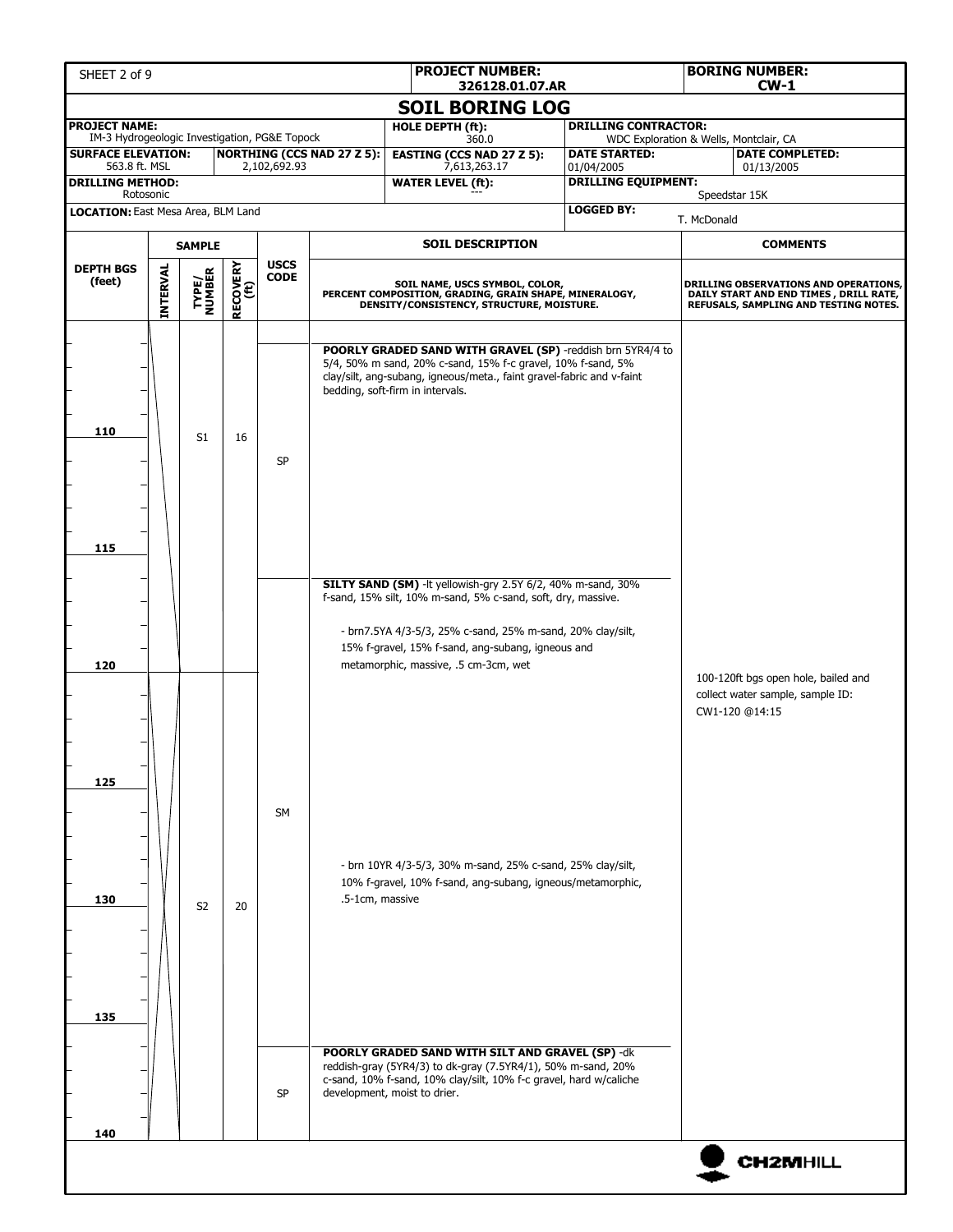| SHEET 3 of 9                                                          |                 |                 |                         |                            |                                   | <b>PROJECT NUMBER:</b><br>326128.01.07.AR                                                                                                                                                           |                                          |                                                                  | <b>BORING NUMBER:</b><br>$CW-1$                                                                                                 |  |
|-----------------------------------------------------------------------|-----------------|-----------------|-------------------------|----------------------------|-----------------------------------|-----------------------------------------------------------------------------------------------------------------------------------------------------------------------------------------------------|------------------------------------------|------------------------------------------------------------------|---------------------------------------------------------------------------------------------------------------------------------|--|
|                                                                       |                 |                 |                         |                            |                                   | <b>SOIL BORING LOG</b>                                                                                                                                                                              |                                          |                                                                  |                                                                                                                                 |  |
| <b>PROJECT NAME:</b><br>IM-3 Hydrogeologic Investigation, PG&E Topock |                 |                 |                         |                            |                                   | HOLE DEPTH (ft):                                                                                                                                                                                    | <b>DRILLING CONTRACTOR:</b>              |                                                                  |                                                                                                                                 |  |
| <b>SURFACE ELEVATION:</b>                                             |                 |                 |                         |                            | <b>NORTHING (CCS NAD 27 Z 5):</b> | 360.0<br><b>EASTING (CCS NAD 27 Z 5):</b>                                                                                                                                                           | <b>DATE STARTED:</b>                     | WDC Exploration & Wells, Montclair, CA<br><b>DATE COMPLETED:</b> |                                                                                                                                 |  |
| 563.8 ft. MSL<br><b>DRILLING METHOD:</b>                              |                 |                 |                         | 2,102,692.93               |                                   | 7,613,263.17<br><b>WATER LEVEL (ft):</b>                                                                                                                                                            | 01/04/2005<br><b>DRILLING EQUIPMENT:</b> |                                                                  | 01/13/2005                                                                                                                      |  |
| Rotosonic                                                             |                 |                 |                         |                            |                                   |                                                                                                                                                                                                     |                                          |                                                                  | Speedstar 15K                                                                                                                   |  |
| LOCATION: East Mesa Area, BLM Land                                    |                 |                 |                         |                            |                                   |                                                                                                                                                                                                     | <b>LOGGED BY:</b>                        | T. McDonald                                                      |                                                                                                                                 |  |
|                                                                       | <b>SAMPLE</b>   |                 |                         |                            |                                   | <b>SOIL DESCRIPTION</b>                                                                                                                                                                             |                                          |                                                                  | <b>COMMENTS</b>                                                                                                                 |  |
| <b>DEPTH BGS</b><br>(feet)                                            | <b>INTERVAL</b> | TYPE/<br>NUMBER | <b>RECOVERY</b><br>(ft) | <b>USCS</b><br><b>CODE</b> |                                   | SOIL NAME, USCS SYMBOL, COLOR,<br>PERCENT COMPOSITION, GRADING, GRAIN SHAPE, MINERALOGY,<br>DENSITY/CONSISTENCY, STRUCTURE, MOISTURE.                                                               |                                          |                                                                  | <b>DRILLING OBSERVATIONS AND OPERATIONS,</b><br>DAILY START AND END TIMES, DRILL RATE,<br>REFUSALS, SAMPLING AND TESTING NOTES. |  |
| 145                                                                   |                 |                 |                         | <b>SP</b>                  | wet.                              | POORLY GRADED SAND WITH SILT AND GRAVEL (SP) - brn (7.5YR<br>5/3) with mottles of reddish-brn (5YR4/3), 65% m-sand, 20% c-sand,<br>10% f-gravel, <5% clay/silt, ang-subang, igneous/meta., massive, |                                          | 1/6/05                                                           | stop drilling at 140 ft on 1/5/05, but<br>core not removed, continue drilling on                                                |  |
| 150                                                                   |                 | S <sub>3</sub>  | 20                      |                            |                                   |                                                                                                                                                                                                     |                                          |                                                                  |                                                                                                                                 |  |
| 155                                                                   |                 |                 |                         | <b>SM</b>                  |                                   | SILTY SAND WITH GRAVEL (SM) -brn (7.5YR4/3), 30% f-sand,<br>20% silt/clay, 20% m-sand, 15% f-c-gravel, ang-subang,<br>igneous/meta, 1-2cm., 10% mottling dk reddish gry(5YR4/3).                    |                                          |                                                                  |                                                                                                                                 |  |
|                                                                       |                 |                 |                         |                            |                                   |                                                                                                                                                                                                     |                                          |                                                                  | 160-180ft open hole, bailed one hour                                                                                            |  |
| 160                                                                   |                 |                 |                         |                            |                                   | WELL GRADED SAND (SW) -gray-brn (10YR5/2) 30% c-gravel, 30%<br>m-sand, 25% f-sand, 15% gravel, <5% clay/silt, ang-subang,<br>igneous/meta, color homogenized to high permeability, ave-1-3cm.       |                                          | $(130$ gallons)                                                  | groundwater grab sample collected<br>from 160-176 ft bgs                                                                        |  |
|                                                                       |                 |                 |                         |                            |                                   | -10% more clay/silt                                                                                                                                                                                 |                                          |                                                                  |                                                                                                                                 |  |
| 165                                                                   |                 |                 |                         |                            |                                   |                                                                                                                                                                                                     |                                          |                                                                  | very hard drilling 165-170 ft                                                                                                   |  |
| 170                                                                   |                 | S <sub>4</sub>  | 16                      | SW                         |                                   | -75% m-sand, 10% f-sand, 5% c-sand, 5% gravel, 5% clay/silt                                                                                                                                         |                                          |                                                                  |                                                                                                                                 |  |
| 175                                                                   |                 |                 |                         |                            |                                   |                                                                                                                                                                                                     |                                          |                                                                  |                                                                                                                                 |  |
|                                                                       |                 |                 |                         |                            |                                   |                                                                                                                                                                                                     |                                          |                                                                  | <b>CH2MHILL</b>                                                                                                                 |  |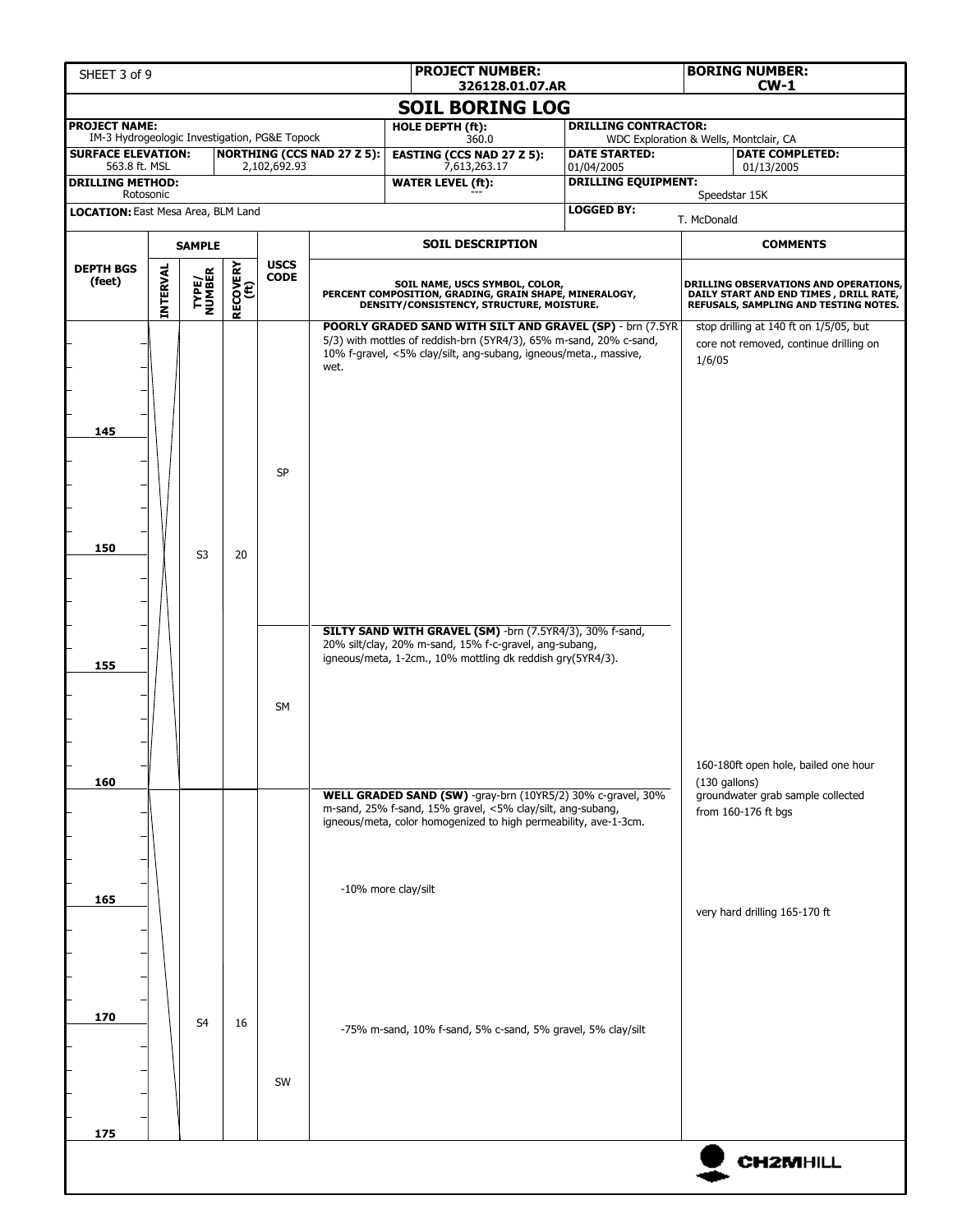| SHEET 4 of 9                                                          |                 |                         |                         |                            |                                   | <b>PROJECT NUMBER:</b>                                                                                                                                                                                                                                                                                                                        | 326128.01.07.AR |                                                                       |             | <b>BORING NUMBER:</b><br>$CW-1$                                                                                                  |  |  |
|-----------------------------------------------------------------------|-----------------|-------------------------|-------------------------|----------------------------|-----------------------------------|-----------------------------------------------------------------------------------------------------------------------------------------------------------------------------------------------------------------------------------------------------------------------------------------------------------------------------------------------|-----------------|-----------------------------------------------------------------------|-------------|----------------------------------------------------------------------------------------------------------------------------------|--|--|
|                                                                       |                 |                         |                         |                            |                                   | <b>SOIL BORING LOG</b>                                                                                                                                                                                                                                                                                                                        |                 |                                                                       |             |                                                                                                                                  |  |  |
| <b>PROJECT NAME:</b><br>IM-3 Hydrogeologic Investigation, PG&E Topock |                 |                         |                         |                            |                                   | HOLE DEPTH (ft):<br>360.0                                                                                                                                                                                                                                                                                                                     |                 | <b>DRILLING CONTRACTOR:</b><br>WDC Exploration & Wells, Montclair, CA |             |                                                                                                                                  |  |  |
| <b>SURFACE ELEVATION:</b>                                             |                 |                         |                         |                            | <b>NORTHING (CCS NAD 27 Z 5):</b> | <b>EASTING (CCS NAD 27 Z 5):</b>                                                                                                                                                                                                                                                                                                              |                 | <b>DATE STARTED:</b>                                                  |             | <b>DATE COMPLETED:</b>                                                                                                           |  |  |
| 563.8 ft. MSL<br><b>DRILLING METHOD:</b>                              |                 |                         |                         | 2,102,692.93               |                                   | 7,613,263.17<br><b>WATER LEVEL (ft):</b>                                                                                                                                                                                                                                                                                                      |                 | 01/04/2005<br><b>DRILLING EQUIPMENT:</b>                              | 01/13/2005  |                                                                                                                                  |  |  |
| Rotosonic<br>LOCATION: East Mesa Area, BLM Land                       |                 |                         |                         |                            |                                   |                                                                                                                                                                                                                                                                                                                                               |                 | <b>LOGGED BY:</b>                                                     |             | Speedstar 15K                                                                                                                    |  |  |
|                                                                       |                 |                         |                         |                            |                                   |                                                                                                                                                                                                                                                                                                                                               |                 |                                                                       | T. McDonald |                                                                                                                                  |  |  |
|                                                                       | <b>SAMPLE</b>   |                         |                         |                            |                                   | <b>SOIL DESCRIPTION</b>                                                                                                                                                                                                                                                                                                                       |                 |                                                                       |             | <b>COMMENTS</b>                                                                                                                  |  |  |
| <b>DEPTH BGS</b><br>(feet)                                            | <b>INTERVAL</b> | <b>TYPE/<br/>NUMBER</b> | <b>RECOVERY</b><br>(ft) | <b>USCS</b><br><b>CODE</b> |                                   | SOIL NAME, USCS SYMBOL, COLOR,<br>PERCENT COMPOSITION, GRADING, GRAIN SHAPE, MINERALOGY,<br>DENSITY/CONSISTENCY, STRUCTURE, MOISTURE.                                                                                                                                                                                                         |                 |                                                                       |             | <b>DRILLING OBSERVATIONS AND OPERATIONS,</b><br>DAILY START AND END TIMES , DRILL RATE,<br>REFUSALS, SAMPLING AND TESTING NOTES. |  |  |
| 180                                                                   |                 |                         |                         |                            | -75% c-gravel                     | WELL GRADED SAND (SW) -gray-brn (10YR5/2) 30% c-gravel, 30%<br>m-sand, 25% f-sand, 15% gravel, <5% clay/silt, ang-subang,<br>igneous/meta, color homogenized to high permeability, ave-1-3cm.                                                                                                                                                 |                 |                                                                       |             | lost core from 175-180 ft                                                                                                        |  |  |
| 185                                                                   |                 |                         |                         | <b>SM</b>                  |                                   | SILTY SAND WITH GRAVEL (SM) -reddish brn 5YR5/3, 30%<br>m-sand, 30% f-sand, 20% clay/silt, 10% f-gravel, 10% c-sand,<br>ang-subang, igneous./meta., massive, moist-wet.<br>CLAYEY SAND (SC) dk grayish-brn 10YR4/2, 50% m-sand, 20%<br>silt/clay, 10% f-sand, 5% f-gravel, 5% c-sand, ang-subang,<br>igneous/meta, silty sticky/plastic, wet. |                 |                                                                       |             |                                                                                                                                  |  |  |
| 190<br>195                                                            |                 | S <sub>3</sub>          | 20                      | SC<br>SW-SM                |                                   | WELL GRADED SAND WITH SILT AND GRAVEL (SW-SM) -reddish<br>brn 5YR5/3, 30% m-sand, 30% f-sand, 20% c-sand, 10% f-gravel,<br>10% clay/silt, 5% mottles of reddish-brn 2.5YR4/4, ang-subang,<br>igneous/meta, moist-wet.<br>-weak caliche 196-199 ft                                                                                             |                 |                                                                       |             |                                                                                                                                  |  |  |
| 200                                                                   |                 |                         |                         | MH                         |                                   | -sand layer, brn 7.5YR4/4, 80% m-f sand<br><b>SILT (MH)</b> -dk grayish brn 10YR4/2, 75% silt, 15% f-sand, 10%<br>clay, sticky/plastic, moist-wet.<br>POORLY GRADED SAND (SP) -brn 10YR5/3, 50% m-sand, 45%                                                                                                                                   |                 |                                                                       |             | 200-204 ft sand not typical, sand end                                                                                            |  |  |
| 205                                                                   |                 |                         |                         | SP                         | wet                               | f-sand, 5% clay/silt, v-soft, massive, wet.<br>-yellowish-brn 10YR5/4, 60% m-sand, 20% c-sand, 10% f-sand,<br>,5% gravel, 5% clay/silt, ang-subang, igneous/meta, soft-firm,                                                                                                                                                                  |                 |                                                                       |             | possibly reworked slough                                                                                                         |  |  |
| 210                                                                   |                 |                         |                         |                            |                                   |                                                                                                                                                                                                                                                                                                                                               |                 |                                                                       |             |                                                                                                                                  |  |  |
|                                                                       |                 |                         |                         |                            |                                   |                                                                                                                                                                                                                                                                                                                                               |                 |                                                                       |             | <b>CH2MHILL</b>                                                                                                                  |  |  |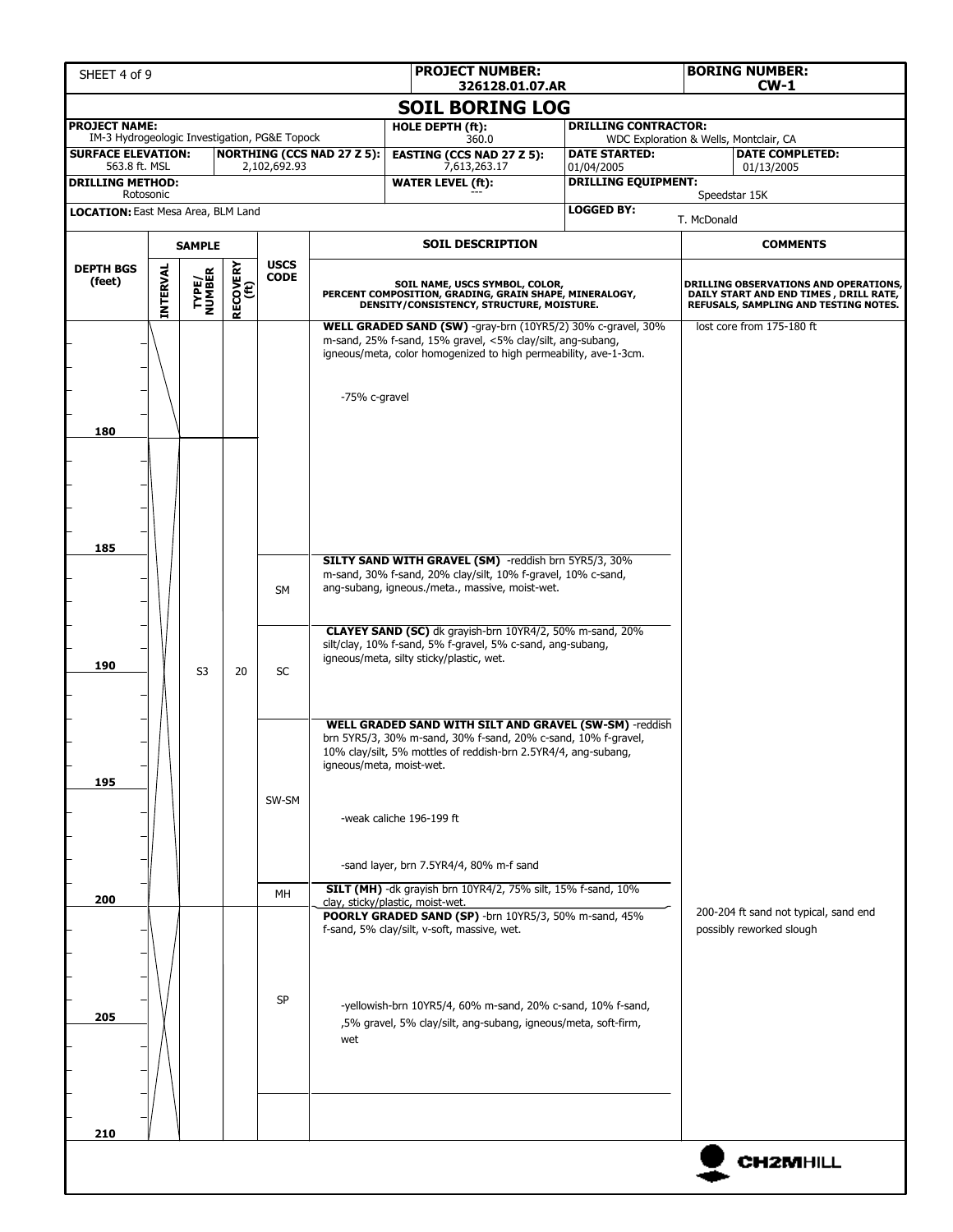| SHEET 5 of 9                                                               |          |                         |                  |                            |                                   | <b>PROJECT NUMBER:</b><br>326128.01.07.AR                                                                                                                                                                                                                                                                                                                  |                                                                | <b>BORING NUMBER:</b><br>$CW-1$                                                                                           |                                       |  |  |
|----------------------------------------------------------------------------|----------|-------------------------|------------------|----------------------------|-----------------------------------|------------------------------------------------------------------------------------------------------------------------------------------------------------------------------------------------------------------------------------------------------------------------------------------------------------------------------------------------------------|----------------------------------------------------------------|---------------------------------------------------------------------------------------------------------------------------|---------------------------------------|--|--|
|                                                                            |          |                         |                  |                            |                                   | <b>SOIL BORING LOG</b>                                                                                                                                                                                                                                                                                                                                     |                                                                |                                                                                                                           |                                       |  |  |
| <b>PROJECT NAME:</b>                                                       |          |                         |                  |                            |                                   | HOLE DEPTH (ft):                                                                                                                                                                                                                                                                                                                                           | <b>DRILLING CONTRACTOR:</b>                                    |                                                                                                                           |                                       |  |  |
| IM-3 Hydrogeologic Investigation, PG&E Topock<br><b>SURFACE ELEVATION:</b> |          |                         |                  |                            | <b>NORTHING (CCS NAD 27 Z 5):</b> | 360.0<br><b>EASTING (CCS NAD 27 Z 5):</b>                                                                                                                                                                                                                                                                                                                  | WDC Exploration & Wells, Montclair, CA<br><b>DATE STARTED:</b> |                                                                                                                           | <b>DATE COMPLETED:</b>                |  |  |
| 563.8 ft. MSL<br><b>DRILLING METHOD:</b>                                   |          |                         |                  | 2,102,692.93               |                                   | 7,613,263.17<br><b>WATER LEVEL (ft):</b>                                                                                                                                                                                                                                                                                                                   | 01/04/2005<br><b>DRILLING EQUIPMENT:</b>                       |                                                                                                                           | 01/13/2005                            |  |  |
| Rotosonic                                                                  |          |                         |                  |                            |                                   |                                                                                                                                                                                                                                                                                                                                                            |                                                                |                                                                                                                           | Speedstar 15K                         |  |  |
| LOCATION: East Mesa Area, BLM Land                                         |          |                         |                  |                            |                                   |                                                                                                                                                                                                                                                                                                                                                            | <b>LOGGED BY:</b>                                              | T. McDonald                                                                                                               |                                       |  |  |
|                                                                            |          | <b>SAMPLE</b>           |                  |                            |                                   | <b>SOIL DESCRIPTION</b>                                                                                                                                                                                                                                                                                                                                    |                                                                |                                                                                                                           | <b>COMMENTS</b>                       |  |  |
| <b>DEPTH BGS</b><br>(feet)                                                 | INTERVAL | <b>TYPE/<br/>NUMBER</b> | RECOVERY<br>(ft) | <b>USCS</b><br><b>CODE</b> |                                   | SOIL NAME, USCS SYMBOL, COLOR,<br>PERCENT COMPOSITION, GRADING, GRAIN SHAPE, MINERALOGY,<br>DENSITY/CONSISTENCY, STRUCTURE, MOISTURE.                                                                                                                                                                                                                      |                                                                | DRILLING OBSERVATIONS AND OPERATIONS,<br>DAILY START AND END TIMES , DRILL RATE,<br>REFUSALS, SAMPLING AND TESTING NOTES. |                                       |  |  |
| 215                                                                        |          | S4                      | 20               | SW-SM                      |                                   | WELL GRADED SAND WITH SILT (SW-SM) -brn 10YR5/3, 10%<br>mottles of brn 7.5YR4/4 weak caliche, 40% m-sand, 25% f-sand,<br>20% c-sand, 10% f-gravel, 10% clay/silt, ang-subang, massive, wet,<br>igneous/metamorphic, abrupt lower boundary, firm.                                                                                                           |                                                                |                                                                                                                           |                                       |  |  |
|                                                                            |          |                         |                  | SP-SM                      |                                   | POORLY GRADED SAND WITH SILT AND GRAVEL (SP-SM) -brn<br>7.5YR5/3-4/3, 35% f-sand, 20% m-sand, 15% c-sand, 15% f-gravel,<br>10% clay/silt, 30% mottling reddish-brn 5YR4/4, ang-subang,<br>igneous/metamorphic, hard-v. hard.<br>WELL GRADED SAND (SW) -brn 7.5YR5/3, 60% m-sand, 20%<br>f-sand, 15% c-sand, 5% clay/silt, ang-subang, igneous/metamorphic, |                                                                |                                                                                                                           | open hole 220 to 240 ft bgs, bail one |  |  |
| 220<br>225                                                                 |          |                         |                  |                            | massive, wet.                     |                                                                                                                                                                                                                                                                                                                                                            |                                                                | hour ( $\sim$ 110 gals)<br>groundwater grab sample collected<br>from 220-240 ft bgs                                       |                                       |  |  |
| 230                                                                        |          | S <sub>5</sub>          | 20               |                            | -10% clay/silt                    | -shift in color, reddish brn, 7.5YR4/4 to 5YR 4/4                                                                                                                                                                                                                                                                                                          |                                                                |                                                                                                                           |                                       |  |  |
| 235                                                                        |          |                         |                  |                            |                                   |                                                                                                                                                                                                                                                                                                                                                            |                                                                |                                                                                                                           |                                       |  |  |
| 240<br>245                                                                 |          |                         |                  |                            |                                   | -brn 7.5YR4/4 to 5YR4/4<br>-6" caliche zone 10-20% clay/silt                                                                                                                                                                                                                                                                                               |                                                                |                                                                                                                           |                                       |  |  |
|                                                                            |          |                         |                  |                            |                                   |                                                                                                                                                                                                                                                                                                                                                            |                                                                |                                                                                                                           | <b>CH2MHILL</b>                       |  |  |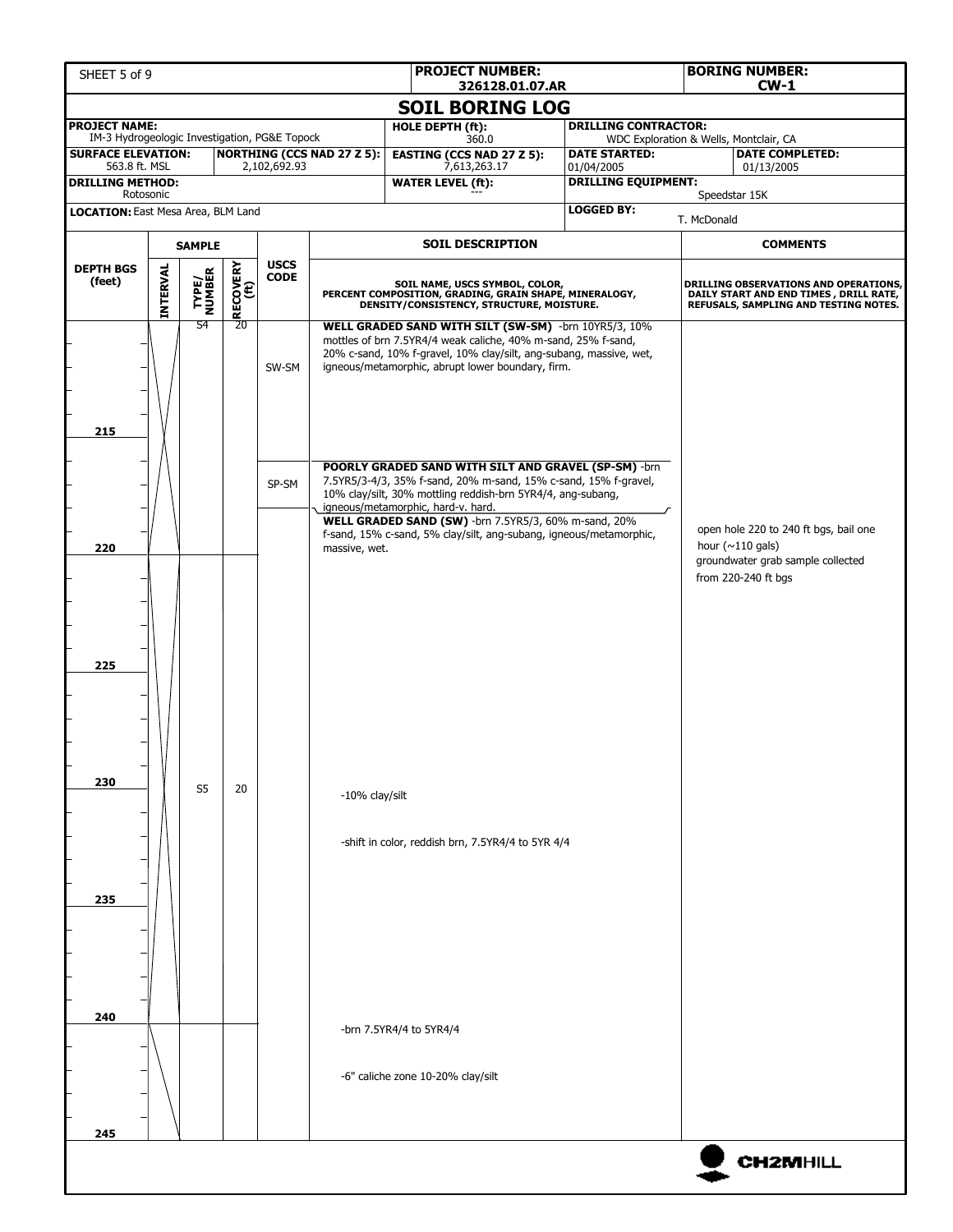| SHEET 6 of 9                                                                                               |  |                |             |              |                                   | <b>PROJECT NUMBER:</b><br>326128.01.07.AR                                                                                             |                                          |             | <b>BORING NUMBER:</b><br>$CW-1$                                                                                          |
|------------------------------------------------------------------------------------------------------------|--|----------------|-------------|--------------|-----------------------------------|---------------------------------------------------------------------------------------------------------------------------------------|------------------------------------------|-------------|--------------------------------------------------------------------------------------------------------------------------|
|                                                                                                            |  |                |             |              |                                   | <b>SOIL BORING LOG</b>                                                                                                                |                                          |             |                                                                                                                          |
| <b>PROJECT NAME:</b><br>IM-3 Hydrogeologic Investigation, PG&E Topock                                      |  |                |             |              |                                   | <b>HOLE DEPTH (ft):</b>                                                                                                               | <b>DRILLING CONTRACTOR:</b>              |             |                                                                                                                          |
| <b>SURFACE ELEVATION:</b>                                                                                  |  |                |             |              | <b>NORTHING (CCS NAD 27 Z 5):</b> | 360.0<br><b>EASTING (CCS NAD 27 Z 5):</b>                                                                                             | <b>DATE STARTED:</b>                     |             | WDC Exploration & Wells, Montclair, CA<br><b>DATE COMPLETED:</b>                                                         |
| 563.8 ft. MSL<br><b>DRILLING METHOD:</b>                                                                   |  |                |             | 2,102,692.93 |                                   | 7,613,263.17<br><b>WATER LEVEL (ft):</b>                                                                                              | 01/04/2005<br><b>DRILLING EQUIPMENT:</b> |             | 01/13/2005                                                                                                               |
| Rotosonic<br>LOCATION: East Mesa Area, BLM Land                                                            |  |                |             |              |                                   |                                                                                                                                       | <b>LOGGED BY:</b>                        |             | Speedstar 15K                                                                                                            |
|                                                                                                            |  |                |             |              |                                   |                                                                                                                                       |                                          | T. McDonald |                                                                                                                          |
| <b>SAMPLE</b><br><b>USCS</b>                                                                               |  |                |             |              |                                   | <b>SOIL DESCRIPTION</b>                                                                                                               |                                          |             | <b>COMMENTS</b>                                                                                                          |
| <b>RECOVERY</b><br>(ft)<br><b>INTERVAL</b><br><b>DEPTH BGS</b><br>TYPE/<br>NUMBER<br><b>CODE</b><br>(feet) |  |                |             |              |                                   | SOIL NAME, USCS SYMBOL, COLOR,<br>PERCENT COMPOSITION, GRADING, GRAIN SHAPE, MINERALOGY,<br>DENSITY/CONSISTENCY, STRUCTURE, MOISTURE. |                                          |             | DRILLING OBSERVATIONS AND OPERATIONS,<br>DAILY START AND END TIMES, DRILL RATE,<br>REFUSALS, SAMPLING AND TESTING NOTES. |
| 250<br>255                                                                                                 |  | S <sub>6</sub> | $\mathbf 0$ | SW           | massive, wet.                     | WELL GRADED SAND (SW) -brn 7.5YR5/3, 60% m-sand, 20%<br>f-sand, 15% c-sand, 5% clay/silt, ang-subang, igneous/metamorphic,            |                                          |             |                                                                                                                          |
| 260<br>265<br>270                                                                                          |  | S7             | 16          |              | -40-50% gravel<br>-20% silt/clay  |                                                                                                                                       |                                          |             | 260-280 ft bgs core may have been<br>fully recovered, but same bags filled<br>with $>2$ ft of core                       |
| 275<br>280                                                                                                 |  |                |             |              |                                   |                                                                                                                                       |                                          |             |                                                                                                                          |
|                                                                                                            |  |                |             |              |                                   |                                                                                                                                       |                                          |             | <b>CH2MHILL</b>                                                                                                          |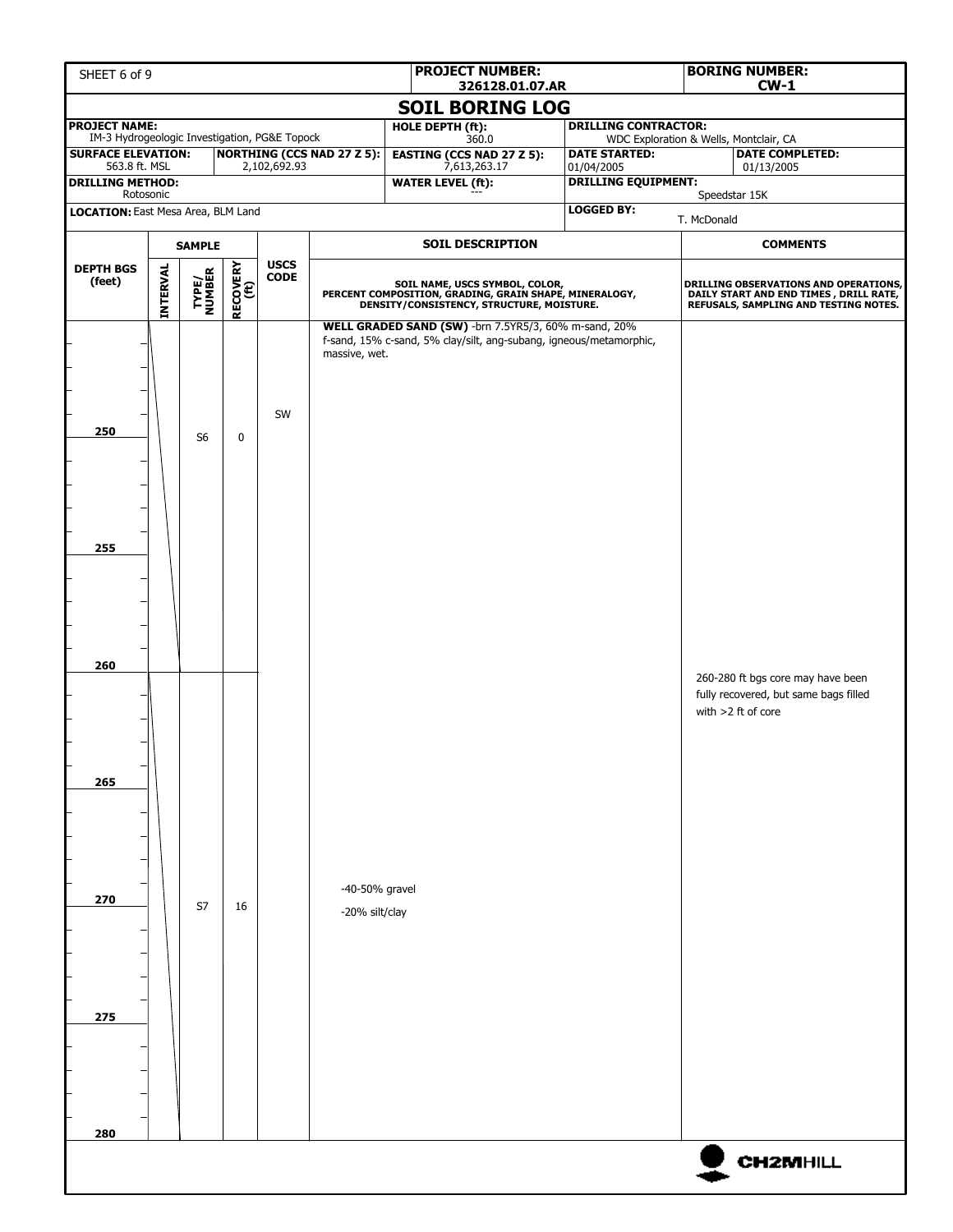| SHEET 7 of 9                                                          |                                                                                                     |                 |    |                         |                                   | <b>PROJECT NUMBER:</b><br>326128.01.07.AR                                                                                                                                                                                                                                                                                                                                                  |                                                                |             | <b>BORING NUMBER:</b><br>$CW-1$                                                                                          |  |
|-----------------------------------------------------------------------|-----------------------------------------------------------------------------------------------------|-----------------|----|-------------------------|-----------------------------------|--------------------------------------------------------------------------------------------------------------------------------------------------------------------------------------------------------------------------------------------------------------------------------------------------------------------------------------------------------------------------------------------|----------------------------------------------------------------|-------------|--------------------------------------------------------------------------------------------------------------------------|--|
|                                                                       |                                                                                                     |                 |    |                         |                                   | <b>SOIL BORING LOG</b>                                                                                                                                                                                                                                                                                                                                                                     |                                                                |             |                                                                                                                          |  |
| <b>PROJECT NAME:</b><br>IM-3 Hydrogeologic Investigation, PG&E Topock |                                                                                                     |                 |    |                         |                                   | HOLE DEPTH (ft):                                                                                                                                                                                                                                                                                                                                                                           | <b>DRILLING CONTRACTOR:</b>                                    |             |                                                                                                                          |  |
| <b>SURFACE ELEVATION:</b>                                             |                                                                                                     |                 |    |                         | <b>NORTHING (CCS NAD 27 Z 5):</b> | 360.0<br><b>EASTING (CCS NAD 27 Z 5):</b>                                                                                                                                                                                                                                                                                                                                                  | WDC Exploration & Wells, Montclair, CA<br><b>DATE STARTED:</b> |             | <b>DATE COMPLETED:</b>                                                                                                   |  |
| 563.8 ft. MSL<br><b>DRILLING METHOD:</b>                              |                                                                                                     |                 |    | 2,102,692.93            |                                   | 7,613,263.17<br><b>WATER LEVEL (ft):</b>                                                                                                                                                                                                                                                                                                                                                   | 01/04/2005<br><b>DRILLING EQUIPMENT:</b>                       |             | 01/13/2005                                                                                                               |  |
| Rotosonic                                                             |                                                                                                     |                 |    |                         |                                   |                                                                                                                                                                                                                                                                                                                                                                                            |                                                                |             | Speedstar 15K                                                                                                            |  |
| <b>LOCATION:</b> East Mesa Area, BLM Land                             |                                                                                                     |                 |    |                         |                                   |                                                                                                                                                                                                                                                                                                                                                                                            | <b>LOGGED BY:</b>                                              | T. McDonald |                                                                                                                          |  |
| <b>SAMPLE</b>                                                         |                                                                                                     |                 |    | <b>SOIL DESCRIPTION</b> |                                   |                                                                                                                                                                                                                                                                                                                                                                                            | <b>COMMENTS</b>                                                |             |                                                                                                                          |  |
| <b>DEPTH BGS</b><br>(feet)                                            | <b>USCS</b><br><b>RECOVERY</b><br>(ft)<br><b>INTERVAL</b><br><b>TYPE/<br/>NUMBER</b><br><b>CODE</b> |                 |    |                         |                                   | SOIL NAME, USCS SYMBOL, COLOR,<br>PERCENT COMPOSITION, GRADING, GRAIN SHAPE, MINERALOGY,<br>DENSITY/CONSISTENCY, STRUCTURE, MOISTURE.                                                                                                                                                                                                                                                      |                                                                |             | DRILLING OBSERVATIONS AND OPERATIONS,<br>DAILY START AND END TIMES, DRILL RATE,<br>REFUSALS, SAMPLING AND TESTING NOTES. |  |
| 285                                                                   |                                                                                                     |                 |    | SW                      |                                   | WELL GRADED SAND (SW) -brn 7.5YR5/3, 10-15% yellowish-red<br>5YR4/6 mottling, 60% m-sand, 20% f-sand, 15% c-sand, 5%<br>clay/silt, ang-subang, igneous/metamorphic with weak caliche<br>development, massive, firm-hard, wet.                                                                                                                                                              |                                                                |             | groundwater grab sample collected<br>from $280-300$ ft bgs                                                               |  |
| 290                                                                   |                                                                                                     | S <sub>9</sub>  | 20 |                         |                                   |                                                                                                                                                                                                                                                                                                                                                                                            |                                                                |             |                                                                                                                          |  |
| 295                                                                   |                                                                                                     |                 |    | SW-SC                   | massive, wet.                     | WELL GRADED SAND WITH CLAY (SW-SC) -brn 7.5YR4/4, 30%<br>m-sand, 20% f-sand, 20% c-sand, 15% f-gravel, 15% clay/silt,<br>ang-subang, heterogeneous w/sand layers, igneous/metamorphic,                                                                                                                                                                                                     |                                                                |             |                                                                                                                          |  |
| 300                                                                   |                                                                                                     |                 |    |                         |                                   | WELL GRADED SAND (SW) -brn 7.5YR4/4, 40% m-sand, 30%<br>c-sand, 15% f-gravel, 15% f-sand, 5% clay/silt, ang-subang,<br>igneous/metamorphic, massive, wet.                                                                                                                                                                                                                                  |                                                                |             | 300-309 ft appears core is washed cut                                                                                    |  |
| 305                                                                   |                                                                                                     |                 |    | SW                      |                                   | -reddish brn, 7.5 YR4/4                                                                                                                                                                                                                                                                                                                                                                    |                                                                |             | and not representative<br>300-320 ft only received 16ft of core                                                          |  |
|                                                                       |                                                                                                     |                 |    | SC-SM                   |                                   | <b>SILTY CLAYEY SAND (SC-SM)</b> - 40% dk greenish-gray (Gley1<br>4/104), 40% brown (7.5YR4/4), 20% yellowish red (5YR4/5), 10%<br>f-c gravel, 5-10% c sand, 20% m sand, 30% f sand, 30-35% clay/silt,                                                                                                                                                                                     |                                                                |             |                                                                                                                          |  |
|                                                                       |                                                                                                     |                 |    | SW                      |                                   | subang to ang, m plastic to plastic, m sticky, massive, ig and mm<br>gravels up to 1 cm (one 9 cm), weak to mod. caliche at 306'                                                                                                                                                                                                                                                           |                                                                |             |                                                                                                                          |  |
| 310                                                                   |                                                                                                     | S <sub>10</sub> | 15 |                         |                                   | WELL GRADED SAND (SW) -brn 7.5YR4/4, 40% m-sand, 30%<br>c-sand, 15% f-gravel, 15% f-sand, 5% clay/silt, ang-subang,<br>igneous/metamorphic, massive, wet.<br>WELL GRADED SAND WITH SILT (SW-SM) - brn 7.5YR4/3-5/3,<br>30-35% f sand, 30% m sand, 10-15% c sand, 10% f gravel, 10-15%<br>silt/clay, subang to ang, massive, wet, igneous and metamorphic,<br>max silt at 311', 313', 316', |                                                                |             |                                                                                                                          |  |
| 315                                                                   |                                                                                                     |                 |    | SW-SM                   |                                   |                                                                                                                                                                                                                                                                                                                                                                                            |                                                                |             |                                                                                                                          |  |
|                                                                       |                                                                                                     |                 |    |                         |                                   |                                                                                                                                                                                                                                                                                                                                                                                            |                                                                |             | <b>CH2MHILL</b>                                                                                                          |  |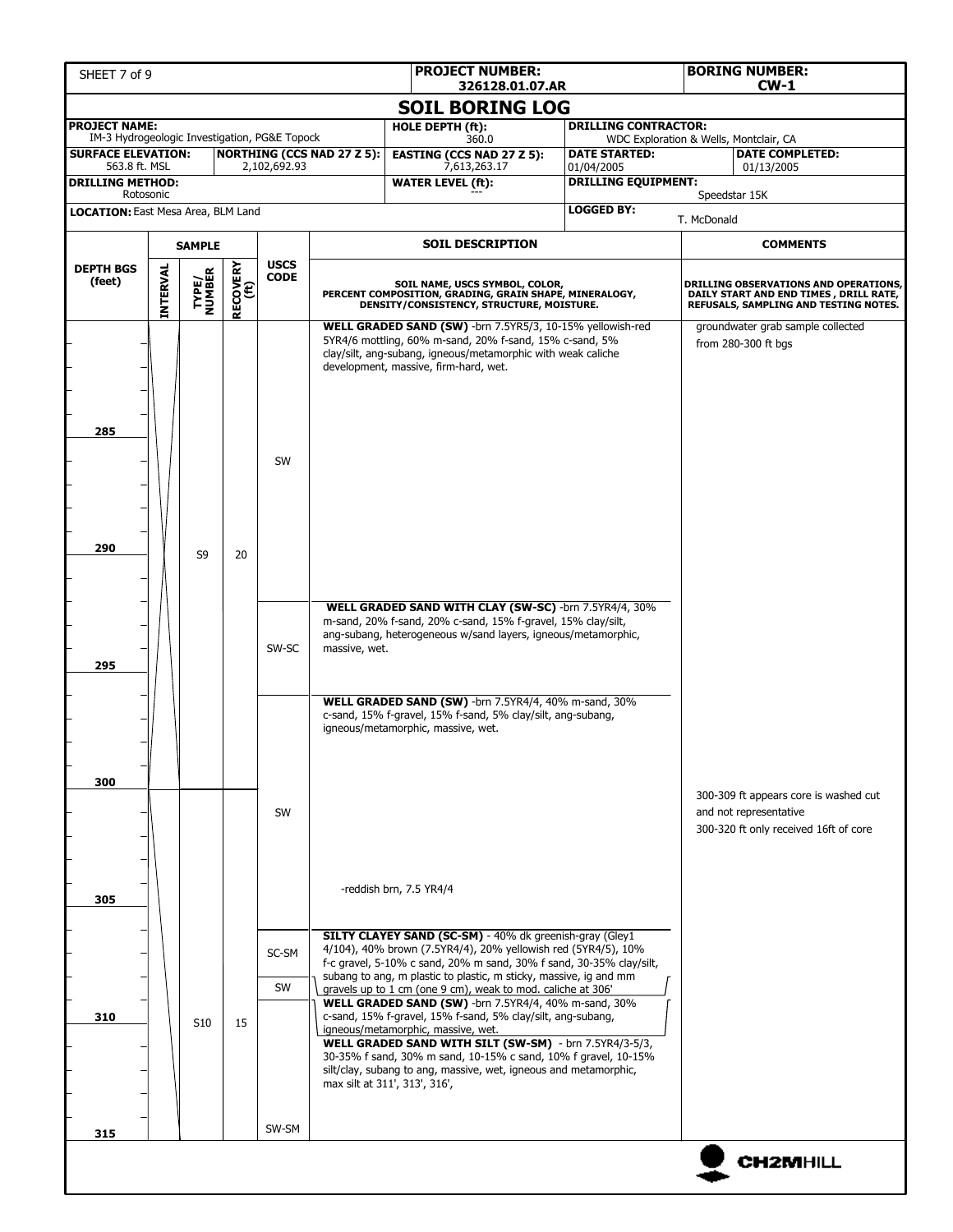| <b>SOIL BORING LOG</b><br><b>PROJECT NAME:</b><br><b>DRILLING CONTRACTOR:</b><br>HOLE DEPTH (ft):<br>IM-3 Hydrogeologic Investigation, PG&E Topock<br>WDC Exploration & Wells, Montclair, CA<br>360.0<br><b>NORTHING (CCS NAD 27 Z 5):</b><br><b>EASTING (CCS NAD 27 Z 5):</b><br><b>DATE COMPLETED:</b><br><b>SURFACE ELEVATION:</b><br><b>DATE STARTED:</b><br>563.8 ft. MSL<br>2,102,692.93<br>7,613,263.17<br>01/04/2005<br>01/13/2005<br><b>DRILLING EQUIPMENT:</b><br><b>WATER LEVEL (ft):</b><br>Rotosonic<br>Speedstar 15K<br><b>LOGGED BY:</b><br>T. McDonald<br><b>SOIL DESCRIPTION</b><br><b>COMMENTS</b><br><b>SAMPLE</b><br><b>USCS</b><br><b>RECOVERY</b><br>(ft)<br><b>INTERVAL</b><br><b>DEPTH BGS</b><br><b>TYPE/<br/>NUMBER</b><br><b>CODE</b><br>(feet)<br>SOIL NAME, USCS SYMBOL, COLOR,<br>DRILLING OBSERVATIONS AND OPERATIONS,<br>PERCENT COMPOSITION, GRADING, GRAIN SHAPE, MINERALOGY,<br>DAILY START AND END TIMES, DRILL RATE,<br>DENSITY/CONSISTENCY, STRUCTURE, MOISTURE.<br>REFUSALS, SAMPLING AND TESTING NOTES.<br>WELL GRADED SAND WITH SILT (SW-SM) - brn 7.5YR4/3-5/3,<br>30-35% f sand, 30% m sand, 10-15% c sand, 10% f gravel, 10-15%<br>silt/clay, subang to ang, massive, wet, igneous and metamorphic,<br>max silt at 311', 313', 316',<br>320<br>CLAYEY SAND WITH GRAVEL (SC) - gray (10YR5/1), 30% gravel<br>very hard drilling conditions from<br>up to 6 cm (freshly broken), 25% f sand, 20% clay, 15% m sand, 5%<br>320-330 ft, only 10 foot run possible,<br>c sand, 5% silt, massive, soft, wet, decreasing sand with depth. 80%<br>observed discharged, changed to<br>SC<br>gravel at 321'.<br>reddish brn/red<br><b>SILTY SAND (SM)</b> - brn 7.5YR5/2-4/2 with reddish brown 5YR5/4 at<br>324', 35% f sand, 25% m sand, 15% c sand, 20% silt, 5% f very<br>325<br>weathered in-place gravel, subang to ang, firm to hard, weak<br>S <sub>11</sub><br>10<br>bedding, massive, igneous and metamorphic, moist. At 325',<br>SM<br>in-ground igneous / metamorphic rock, v pale brn (10YR3/2), broken<br>to clay / silt size dust, whitish, few gravels<br><b>WELL GRADED SAND WITH SILT AND GRAVEL (SW-SM) yellowish</b><br>red to red (7.5YR5/6 to 5YR5/6), 40% m sand, 20% f sand, 10-15% f<br>gravel, 10-15% c sand, 5-10% clay / silt, weak caliche throughout,<br>330<br>subang to ang, m hard to hard, massive, igneous / metamorphic,<br>moist.<br>335<br>SW-SM<br>lost bottom 3 ft of core from 340-345 ft<br>340<br>groundwater grab sample collected<br>from 340-347 ft bgs<br>very hard drilling from 340-350 ft<br><b>CLAYEY SAND (SC)</b> - greenish gray (Gley1 5/10GY), 30% m sand,<br>30% f sand, 15% f-c gravel, 10-15% clay, 10% c sand, subang to<br>ang, massive, igneous / metamorphic, wet.<br>345<br><b>SC</b><br><b>CONGLOMERATE (BR)</b> - reddish brn (5YR5/4), 40% m sand, 20% f<br>appears to be weathered Miocene<br>sand, 15% f-c gravel, 15% c sand, 5-10% clay / silt, hard, massive<br>conglomerate from 348-360 ft<br>350 | SHEET 8 of 9 |  |  |  |  | <b>PROJECT NUMBER:</b><br>326128.01.07.AR |  | <b>BORING NUMBER:</b><br>$CW-1$ |  |  |  |
|--------------------------------------------------------------------------------------------------------------------------------------------------------------------------------------------------------------------------------------------------------------------------------------------------------------------------------------------------------------------------------------------------------------------------------------------------------------------------------------------------------------------------------------------------------------------------------------------------------------------------------------------------------------------------------------------------------------------------------------------------------------------------------------------------------------------------------------------------------------------------------------------------------------------------------------------------------------------------------------------------------------------------------------------------------------------------------------------------------------------------------------------------------------------------------------------------------------------------------------------------------------------------------------------------------------------------------------------------------------------------------------------------------------------------------------------------------------------------------------------------------------------------------------------------------------------------------------------------------------------------------------------------------------------------------------------------------------------------------------------------------------------------------------------------------------------------------------------------------------------------------------------------------------------------------------------------------------------------------------------------------------------------------------------------------------------------------------------------------------------------------------------------------------------------------------------------------------------------------------------------------------------------------------------------------------------------------------------------------------------------------------------------------------------------------------------------------------------------------------------------------------------------------------------------------------------------------------------------------------------------------------------------------------------------------------------------------------------------------------------------------------------------------------------------------------------------------------------------------------------------------------------------------------------------------------------------------------------------------------------------------------|--------------|--|--|--|--|-------------------------------------------|--|---------------------------------|--|--|--|
|                                                                                                                                                                                                                                                                                                                                                                                                                                                                                                                                                                                                                                                                                                                                                                                                                                                                                                                                                                                                                                                                                                                                                                                                                                                                                                                                                                                                                                                                                                                                                                                                                                                                                                                                                                                                                                                                                                                                                                                                                                                                                                                                                                                                                                                                                                                                                                                                                                                                                                                                                                                                                                                                                                                                                                                                                                                                                                                                                                                                              |              |  |  |  |  |                                           |  |                                 |  |  |  |
|                                                                                                                                                                                                                                                                                                                                                                                                                                                                                                                                                                                                                                                                                                                                                                                                                                                                                                                                                                                                                                                                                                                                                                                                                                                                                                                                                                                                                                                                                                                                                                                                                                                                                                                                                                                                                                                                                                                                                                                                                                                                                                                                                                                                                                                                                                                                                                                                                                                                                                                                                                                                                                                                                                                                                                                                                                                                                                                                                                                                              |              |  |  |  |  |                                           |  |                                 |  |  |  |
| <b>DRILLING METHOD:</b><br>LOCATION: East Mesa Area, BLM Land                                                                                                                                                                                                                                                                                                                                                                                                                                                                                                                                                                                                                                                                                                                                                                                                                                                                                                                                                                                                                                                                                                                                                                                                                                                                                                                                                                                                                                                                                                                                                                                                                                                                                                                                                                                                                                                                                                                                                                                                                                                                                                                                                                                                                                                                                                                                                                                                                                                                                                                                                                                                                                                                                                                                                                                                                                                                                                                                                |              |  |  |  |  |                                           |  |                                 |  |  |  |
|                                                                                                                                                                                                                                                                                                                                                                                                                                                                                                                                                                                                                                                                                                                                                                                                                                                                                                                                                                                                                                                                                                                                                                                                                                                                                                                                                                                                                                                                                                                                                                                                                                                                                                                                                                                                                                                                                                                                                                                                                                                                                                                                                                                                                                                                                                                                                                                                                                                                                                                                                                                                                                                                                                                                                                                                                                                                                                                                                                                                              |              |  |  |  |  |                                           |  |                                 |  |  |  |
|                                                                                                                                                                                                                                                                                                                                                                                                                                                                                                                                                                                                                                                                                                                                                                                                                                                                                                                                                                                                                                                                                                                                                                                                                                                                                                                                                                                                                                                                                                                                                                                                                                                                                                                                                                                                                                                                                                                                                                                                                                                                                                                                                                                                                                                                                                                                                                                                                                                                                                                                                                                                                                                                                                                                                                                                                                                                                                                                                                                                              |              |  |  |  |  |                                           |  |                                 |  |  |  |
|                                                                                                                                                                                                                                                                                                                                                                                                                                                                                                                                                                                                                                                                                                                                                                                                                                                                                                                                                                                                                                                                                                                                                                                                                                                                                                                                                                                                                                                                                                                                                                                                                                                                                                                                                                                                                                                                                                                                                                                                                                                                                                                                                                                                                                                                                                                                                                                                                                                                                                                                                                                                                                                                                                                                                                                                                                                                                                                                                                                                              |              |  |  |  |  |                                           |  |                                 |  |  |  |
|                                                                                                                                                                                                                                                                                                                                                                                                                                                                                                                                                                                                                                                                                                                                                                                                                                                                                                                                                                                                                                                                                                                                                                                                                                                                                                                                                                                                                                                                                                                                                                                                                                                                                                                                                                                                                                                                                                                                                                                                                                                                                                                                                                                                                                                                                                                                                                                                                                                                                                                                                                                                                                                                                                                                                                                                                                                                                                                                                                                                              |              |  |  |  |  |                                           |  |                                 |  |  |  |
|                                                                                                                                                                                                                                                                                                                                                                                                                                                                                                                                                                                                                                                                                                                                                                                                                                                                                                                                                                                                                                                                                                                                                                                                                                                                                                                                                                                                                                                                                                                                                                                                                                                                                                                                                                                                                                                                                                                                                                                                                                                                                                                                                                                                                                                                                                                                                                                                                                                                                                                                                                                                                                                                                                                                                                                                                                                                                                                                                                                                              |              |  |  |  |  |                                           |  |                                 |  |  |  |
|                                                                                                                                                                                                                                                                                                                                                                                                                                                                                                                                                                                                                                                                                                                                                                                                                                                                                                                                                                                                                                                                                                                                                                                                                                                                                                                                                                                                                                                                                                                                                                                                                                                                                                                                                                                                                                                                                                                                                                                                                                                                                                                                                                                                                                                                                                                                                                                                                                                                                                                                                                                                                                                                                                                                                                                                                                                                                                                                                                                                              |              |  |  |  |  |                                           |  |                                 |  |  |  |
|                                                                                                                                                                                                                                                                                                                                                                                                                                                                                                                                                                                                                                                                                                                                                                                                                                                                                                                                                                                                                                                                                                                                                                                                                                                                                                                                                                                                                                                                                                                                                                                                                                                                                                                                                                                                                                                                                                                                                                                                                                                                                                                                                                                                                                                                                                                                                                                                                                                                                                                                                                                                                                                                                                                                                                                                                                                                                                                                                                                                              |              |  |  |  |  |                                           |  |                                 |  |  |  |
|                                                                                                                                                                                                                                                                                                                                                                                                                                                                                                                                                                                                                                                                                                                                                                                                                                                                                                                                                                                                                                                                                                                                                                                                                                                                                                                                                                                                                                                                                                                                                                                                                                                                                                                                                                                                                                                                                                                                                                                                                                                                                                                                                                                                                                                                                                                                                                                                                                                                                                                                                                                                                                                                                                                                                                                                                                                                                                                                                                                                              |              |  |  |  |  |                                           |  |                                 |  |  |  |
|                                                                                                                                                                                                                                                                                                                                                                                                                                                                                                                                                                                                                                                                                                                                                                                                                                                                                                                                                                                                                                                                                                                                                                                                                                                                                                                                                                                                                                                                                                                                                                                                                                                                                                                                                                                                                                                                                                                                                                                                                                                                                                                                                                                                                                                                                                                                                                                                                                                                                                                                                                                                                                                                                                                                                                                                                                                                                                                                                                                                              |              |  |  |  |  |                                           |  |                                 |  |  |  |
|                                                                                                                                                                                                                                                                                                                                                                                                                                                                                                                                                                                                                                                                                                                                                                                                                                                                                                                                                                                                                                                                                                                                                                                                                                                                                                                                                                                                                                                                                                                                                                                                                                                                                                                                                                                                                                                                                                                                                                                                                                                                                                                                                                                                                                                                                                                                                                                                                                                                                                                                                                                                                                                                                                                                                                                                                                                                                                                                                                                                              |              |  |  |  |  |                                           |  |                                 |  |  |  |
|                                                                                                                                                                                                                                                                                                                                                                                                                                                                                                                                                                                                                                                                                                                                                                                                                                                                                                                                                                                                                                                                                                                                                                                                                                                                                                                                                                                                                                                                                                                                                                                                                                                                                                                                                                                                                                                                                                                                                                                                                                                                                                                                                                                                                                                                                                                                                                                                                                                                                                                                                                                                                                                                                                                                                                                                                                                                                                                                                                                                              |              |  |  |  |  |                                           |  |                                 |  |  |  |
|                                                                                                                                                                                                                                                                                                                                                                                                                                                                                                                                                                                                                                                                                                                                                                                                                                                                                                                                                                                                                                                                                                                                                                                                                                                                                                                                                                                                                                                                                                                                                                                                                                                                                                                                                                                                                                                                                                                                                                                                                                                                                                                                                                                                                                                                                                                                                                                                                                                                                                                                                                                                                                                                                                                                                                                                                                                                                                                                                                                                              |              |  |  |  |  |                                           |  |                                 |  |  |  |
|                                                                                                                                                                                                                                                                                                                                                                                                                                                                                                                                                                                                                                                                                                                                                                                                                                                                                                                                                                                                                                                                                                                                                                                                                                                                                                                                                                                                                                                                                                                                                                                                                                                                                                                                                                                                                                                                                                                                                                                                                                                                                                                                                                                                                                                                                                                                                                                                                                                                                                                                                                                                                                                                                                                                                                                                                                                                                                                                                                                                              |              |  |  |  |  |                                           |  |                                 |  |  |  |
| <b>CH2MHILL</b>                                                                                                                                                                                                                                                                                                                                                                                                                                                                                                                                                                                                                                                                                                                                                                                                                                                                                                                                                                                                                                                                                                                                                                                                                                                                                                                                                                                                                                                                                                                                                                                                                                                                                                                                                                                                                                                                                                                                                                                                                                                                                                                                                                                                                                                                                                                                                                                                                                                                                                                                                                                                                                                                                                                                                                                                                                                                                                                                                                                              |              |  |  |  |  |                                           |  |                                 |  |  |  |